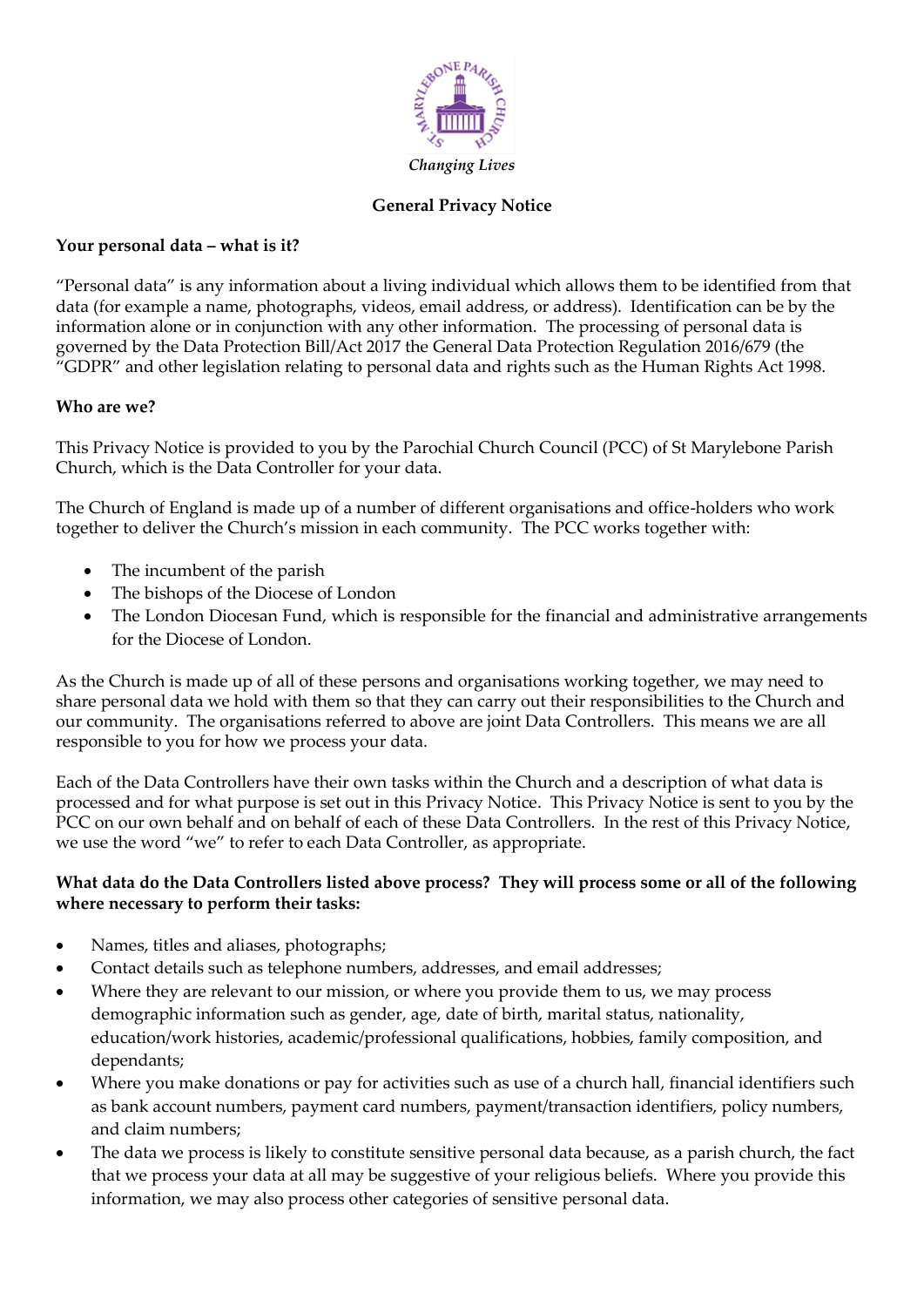### **How do we process your personal data?**

The Data Controllers will comply with their legal obligations to keep personal data up to date; to store and destroy it securely; to not collect or retain excessive amounts of data; to keep personal data secure, and to protect personal data from loss, misuse, unauthorised access and disclosure and to ensure that appropriate technical measures are in place to protect personal data.

We use your personal data for some or all of the following purposes:

- To enable us to meet all legal and statutory obligations (which include maintaining and publishing our electoral roll in accordance with the Church Representation Rules);
- To carry out comprehensive safeguarding procedures (including due diligence and complaints handling) in accordance with best safeguarding practice from time to time with the aim of ensuring that all children and adults-at-risk are provided with safe environments;
- To minister to you and provide you with pastoral and spiritual care (such as visiting you when you are gravely ill or bereaved) and to organise and perform ecclesiastical services for you, such as baptisms, confirmations, weddings and funerals;
- To deliver the Church's mission to our community, and to carry out any other voluntary or charitable activities for the benefit of the public as provided for in the constitution and statutory framework of each Data Controller;
- To administer the parish, deanery, archdeaconry and diocesan membership records;
- To fundraise and promote the interests of the Church and charity;
- To maintain our own accounts and records;
- To process a donation that you have made (including Gift Aid information);
- To seek your views or comments;
- To notify you of changes to our services, events and role holders;
- To send you communications which you have requested and that may be of interest to you. These may include information about campaigns, appeals, other fundraising activities;
- To process a grant or application for a role;
- To enable us to provide a voluntary service for the benefit of the public in a particular geographical area as specified in our constitution;
- Our processing also includes the use of CCTV systems for the prevention and prosecution of crime.

# **What is the legal basis for processing your personal data?**

Most of our data is processed because it is necessary for our legitimate interests, or the legitimate interests of a third party (such as another organisation in the Church of England). An example of this would be our safeguarding work to protect children and adults at risk. We will always take into account your interests, rights and freedoms.

Some of our processing is necessary for compliance with a legal obligation. For example, we are required by the Church Representation Rules to administer and publish the electoral roll, and under Canon Law to announce forthcoming weddings by means of the publication of banns.

We may also process data if it is necessary for the performance of a contract with you, or to take steps to enter into a contract. An example of this would be processing your data in connection with the hire of parish church facilities.

Religious organisations are also permitted to process information about your religious beliefs to administer membership or contact details.

Where your information is used other than in accordance with one of these legal bases, we will first obtain your consent to that use.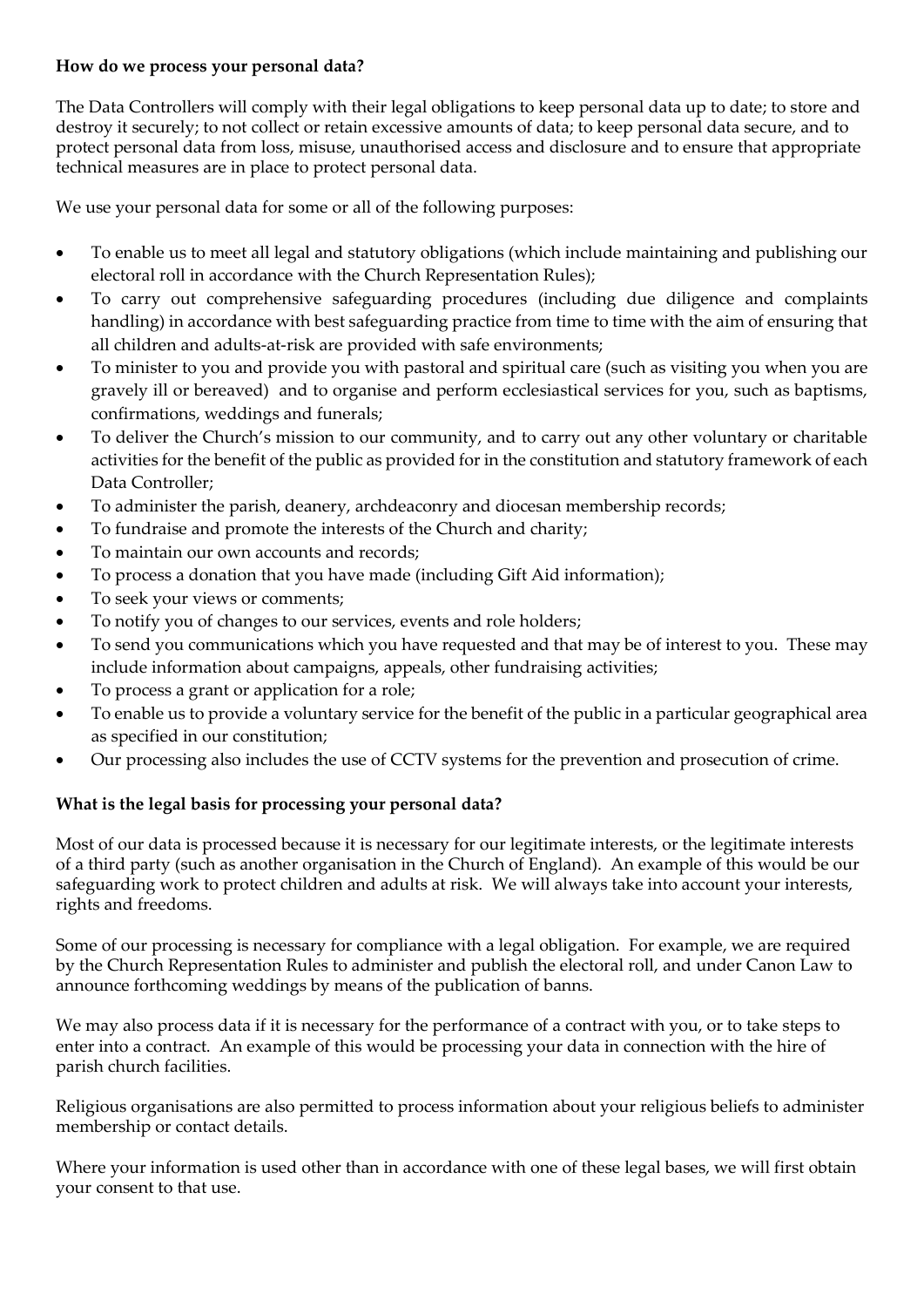## **Sharing your personal data**

Your personal data will be treated as strictly confidential. It will only be shared with third parties where it is necessary for the performance of our tasks or where you first give us your prior consent. It is likely that we will need to share your data with some or all of the following (but only where necessary):

- The appropriate bodies of the Church of England including the other Data Controllers;
- Our agents, servants and contractors. For example, we may ask a commercial provider to send out newsletters on our behalf, or to maintain our database software;
- Other clergy or lay persons nominated or licensed by the bishops of the Diocese of London to support the mission of the Church in our parish. For example, our clergy are supported by our area dean and archdeacon, who may provide confidential mentoring and pastoral support. Assistant or temporary ministers, including curates, deacons, licensed lay ministers, commissioned lay ministers or persons with Bishop's Permissions may participate in our mission in support of our regular clergy;
- Other persons or organisations operating within the Diocese of London including, where relevant, the London Diocesan Board for Schools and Subsidiary Bodies;
- On occasion, other parish churches with which we are carrying out joint events or activities.

# **How long do we keep your personal data?**

We will keep some records permanently if we are legally required to do so. We may keep some other records for an extended period of time. For example, it is current best practice to keep financial records for a minimum period of 7 years to support HMRC audits. In general, we will endeavour to keep data only for as long as we need it. This means that we may delete it when it is no longer needed.

## **Your rights and your personal data**

You have the following rights with respect to your personal data:

When exercising any of the rights listed below, in order to process your request, we may need to verify your identity for your security. In such cases we will need you to respond with proof of your identity before you can exercise these rights.

- 1. The right to access information we hold on you
	- At any point you can contact us to request the information we hold on you as well as why we have that information, who has access to the information and where we obtained the information from. Once we have received your request we will respond within one month.
	- There are no fees or charges for the first request but additional requests for the same data may be subject to an administrative fee.
- 2. The right to correct and update the information we hold on you
	- If the data we hold on you is out of date, incomplete or incorrect, you can inform us and your data will be updated.
- 3. The right to have your information erased
	- If you feel that we should no longer be using your data or that we are illegally using your data, you can request that we erase the data we hold.
	- When we receive your request we will confirm whether the data has been deleted or the reason why it cannot be deleted (for example because we need it for our legitimate interests or regulatory purpose(s)).